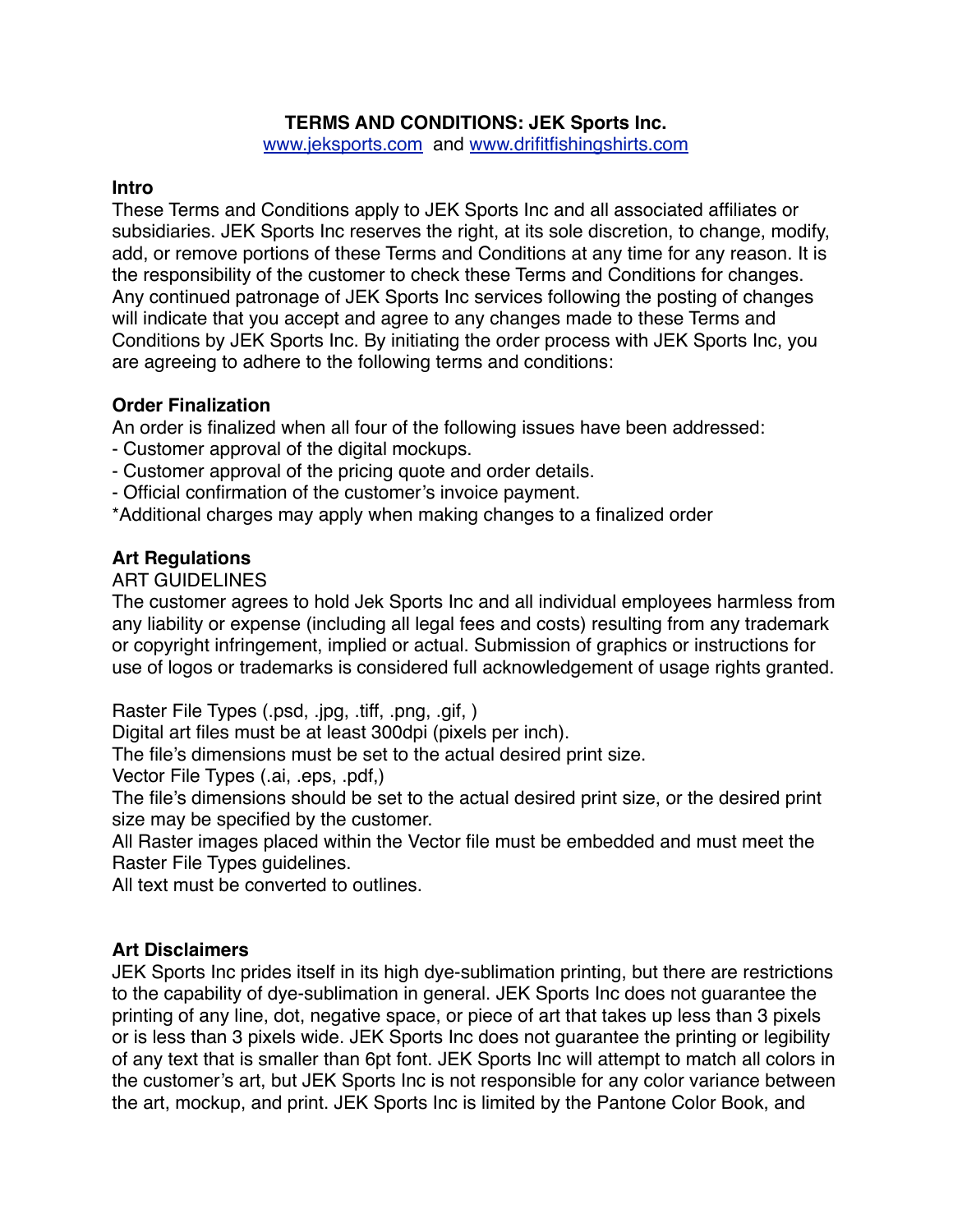colors can change drastically based on shirt color and various other factors. If a customer needs to ensure a specific outcome of a print, JEK Sports Inc offers sampling of designs. The customer can order a small run of a design, which will be duplicated in a full run.

#### **Digital Mockups**

Jek Sports Inc delivers Digital Mockups to all customers. Digital Mockups are computer generated pieces of art designed to emulate how a customer's print might look on the selected garment. These Digital Mockups are not exact representations of how a customer's print will look when received. JEK Sports Inc is not responsible for any misunderstanding regarding Digital Mockups. JEK Sports Inc Art Department handcreates every Digital Mockup, attempting to anticipate how the art will react to the , printing process, and other colors. The Digital Mockups do not account for every possible printing issue, and JEK Sports Inc is not responsible for issues which are common to dye-sublimation printing, but are not displayed in the Digital Mockup.

When a Digital Mockup is completed it will be sent to the customer for approval. By agreeing to these Terms and Conditions, the customer acknowledges that approval of a Digital Mockup is considered an official agreement with JEK Sports Inc. By approving the mockups, the customer accepts full liability for any issues with the art that are shown in the Digital Mockup. These issues include, but are not limited to: typos, misspellings, incorrect colors, missing information, discrepancies caused by seams, pockets, or zippers, clashing colors, incorrect placement, and incorrect sizing. Further changes may be made after the mockup has been approved by direct contact from the customer to JEK Sports Inc before production on the product has begun, but JEK Sports Inc is not responsible for anything that has happened to the order before the customer makes the changes, and the customer may incur further fees or costs for changes occurring after approval of the mockup to be determined at the sole discretion of JEK Sports Inc.

JEK Sports Inc is not permitted to move forward with an order until all Digital Mockups have been approved. If a customer fails to approve all Digital Mockups associated with the order, the order will be put on hold. All turnaround times, including guaranteed turnaround, are contingent on the customer's approval of the mockup and only refer to the time between all Digital Mockups have been approved and when the order ships from JEK Sports Inc.

Digital Mockups are a free service provided by JEK Sports Inc for the convenience of the customer. If a customer is perceived to be abusing this free service, (e.g., asking for a large number of provisionary mockups with the intent of only using one of them, taking our mockups to other printers for reference, requesting excessive mockup revisions, etc.) JEK Sports Inc reserves the right to add extra costs or fees at the sole discretion of JEK Sports Inc. All pricing for Digital Mockups, including pricing for mockup revisions, may change at any time without notice at the sole discretion of JEK Sports Inc.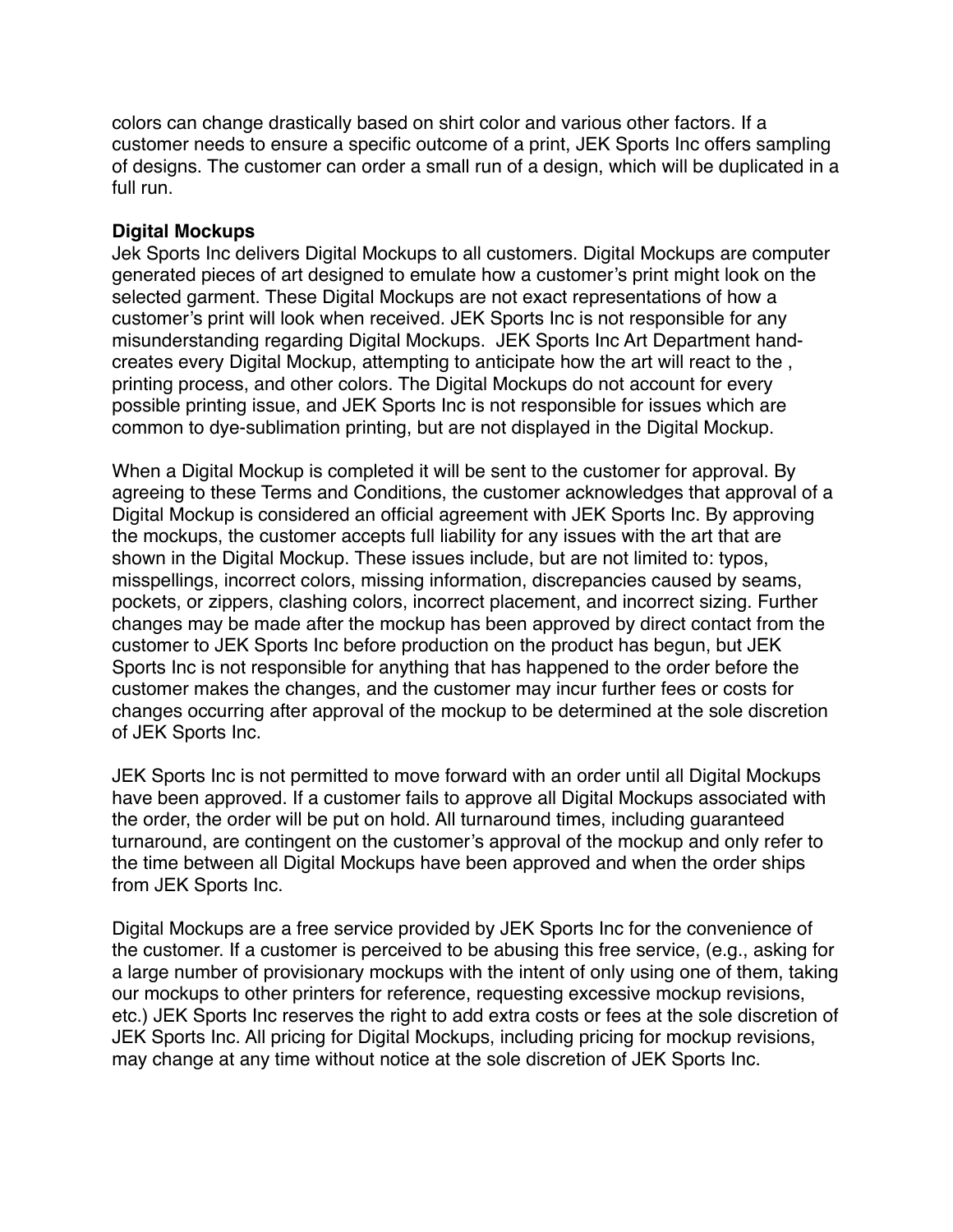Digital Mockups represent the customer's art on a specific garment size, (usually a Large unless that size is not available). If the order includes multiple sizes of garments, the art may look very different on larger shirt sizes. The art does not scale up with the shirt size, and any change in art size must be set aside as a separate design and priced accordingly. Additionally, garment size will vary from brand to brand and style to style; JEK Sports Inc is not responsible for any discrepancy in garment sizing or dimensions between the mockup and the final product. JEK Sports Inc is not responsible for any confusion regarding the sizing of a customer's art on varying garment sizes.

## **Turnaround Policies**

Due to the possibility of file problems, technical malfunctions, or unforeseen changes with orders, time sensitive jobs should be planned in advance. Turnaround times reflect an average completion time of a normal order. JEK Sports Inc reserves the right to adjust any estimated turnaround time quoted to a customer at the sole discretion of JEK Sports Inc. By agreeing to these terms and conditions the customer expresses consent to JEK Sports Inc's authority to adjust or extend all turnaround times on the basis of order quantity. Turnaround times are quoted in working business days only. Weekends, Holidays and transit times are NOT included in turnaround estimations. Turnaround time is calculated from one work day after an order is finalized to the package shipping from JEK Sports Inc. It does not include the shipping time from JEK Sports Inc to the customer. Shipping and transit times are outside the control of JEK Sports Inc, and JEK Sports Inc will not be held responsible for any delays once the shipment has left our shop. Shipping and transit times may vary based on multiple factors. See "Shipping/Packaging" for more details on shipping and transit times.

# **Standard Turnaround**

Standard Turnaround time is estimated at 5-7 business days. Standard turnaround ship dates are not guaranteed, and the 5-7 day estimate is not guaranteed in any way. Please contact JEK Sports Inc for current, adjusted turnaround time estimations. JEK Sports Inc will not be held liable for any variations in actual turnaround time with Standard Turnaround.

# **Rush Turnaround**

Rush Turnaround is a guaranteed service for shipment of time sensitive orders. Any order placed with a specified ship date is considered a rush order and the ship date will be guaranteed (dependent on garment availability, which will be verified before a rush is placed on the order). Additional charges may apply depending on the size and complexity of the order or the amount of work days available to complete the order. All orders finalized after 3:00pm (EST) will be considered part of the following work day's processing for turnaround purposes. Please contact JEK Sports Inc for current Rush Turnaround rates. Rush Turnaround only guarantees the day that an order will ship from JEK Sports Inc and does not relate to shipping costs or transit times. If a Rush order is unable to meet its guaranteed ship date, and can still be used, all Rush Turnaround charges and applicable shipping charges will be refunded. If the Rush order misses it's guaranteed ship date, and is unable to be used, the customer may receive a full refund with a complete return of all un used merchandise.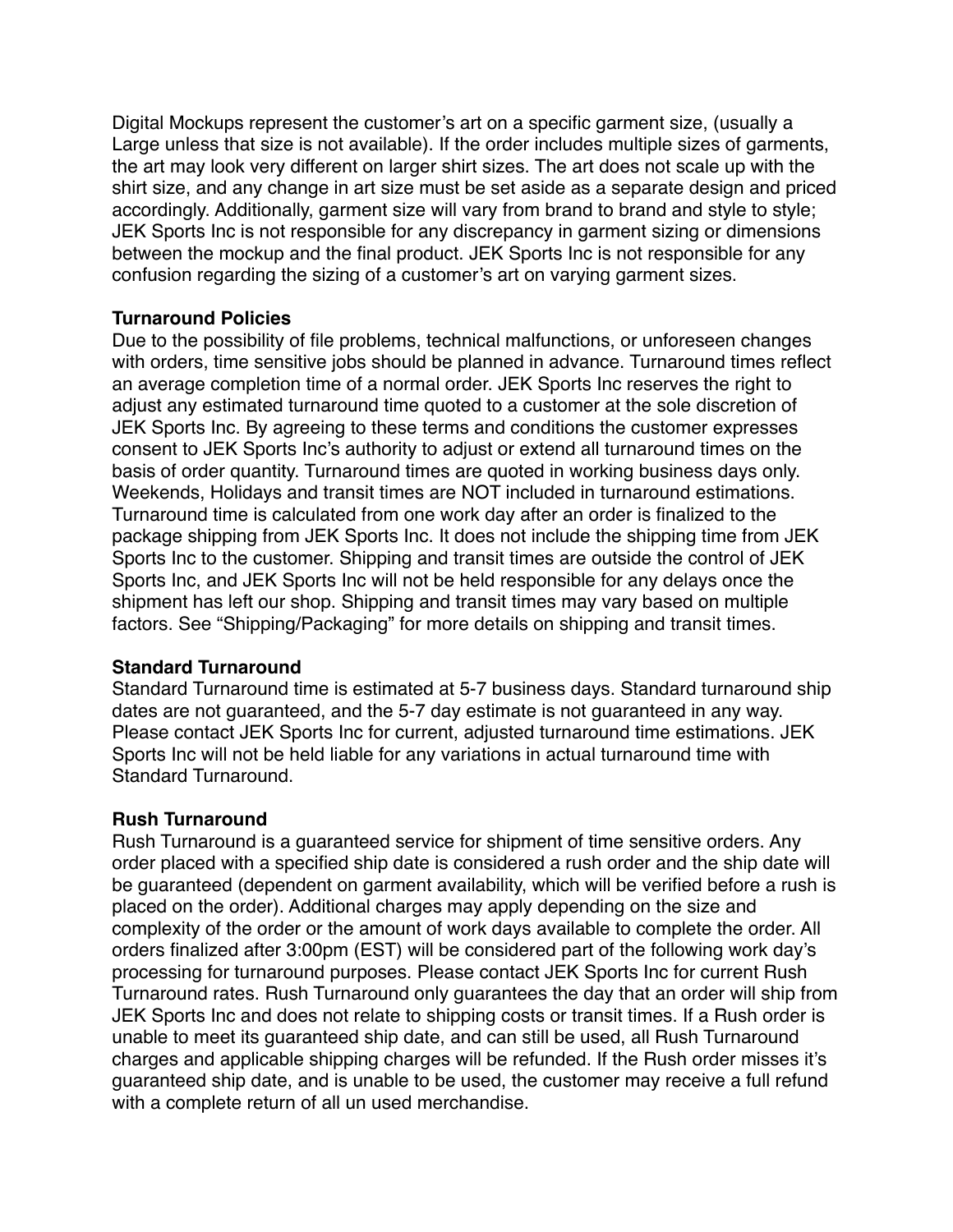## **Garments**

## GENERAL

It is the customer's responsibility to select garments for their order. JEK Sports Inc may offer advice or suggestions, but JEK Sports Inc is not responsible for any potential problems or unsatisfactory outcomes related to garment selection. Additionally, JEK Sports Inc is not responsible to any issues related to the garments themselves. JEK Sports Inc is solely a printing company and has no relation to any blank manufacturer. JEK Sports Inc will attempt to look for any factory damages, but any issues with garments must be taken up with the garment manufacturer. JEK Sports Inc will not offer any refunds or replacements on orders that are deemed unsatisfactory based on issues with the garment. JEK Sports Inc is not responsible for any issues with the print that are caused by the blank, including, but not limited to, excessive migration, seam inconsistencies, sizing inconsistencies, or color inconsistencies.

## **Garment Purchasing**

JEK Sports Inc has a limited in-house inventory of garments and therefore will not have blank garments before the order is finalized. JEK Sports Inc retains the right to order a customer's garments from any garment vendor they choose. If a customer chooses a garment that is currently unavailable, the projected ship date may be directly affected. JEK Sports Inc is not responsible for any delays caused by unavailable garments. When a garment is out of stock, the customer has two options for how JEK Sports Inc will deal with the issue. The two options are:

- JEK Sports Inc will order a comparable garment without contacting the customer. - JEK Sports Inc will put the order on hold and contact the customer for further instructions. (Ship Date may be delayed.)

## **Inconsistencies**

## **Printing Process / Preproduction**

Dye-sublimation printing on garments is a complicated process. There are many factors that may cause print inconsistencies. JEK Sports Inc is not responsible for issues that are classified as standard dye-sublimation printing inconsistencies. These issues include garment issues (varying textures, color accuracy, factory damages), print-related issues (tone shift, fabric migration, ghosting), size inconsistency (caused by fabric stretch), and print placement inconsistency (expected tolerance of 1 inch in any direction). These issues are inherent to the dye-sublimation printing process. JEK Sports Inc does everything we can to avoid these issues, but we are not responsible for standard dye-sublimation printing inconsistencies. JEK Sports Inc will not provide any sort of refund or replacement based on issues regarded as inherent to the printing process. JEK Sports Inc will be the sole decision-maker in such situations.

Additionally, any print which interacts with a seam, pocket, or zipper is subject to inconsistency and damages. Choosing to print near one of these obstacles will often cause discrepancies (gaps in the print, lost registration, faded or misaligned prints)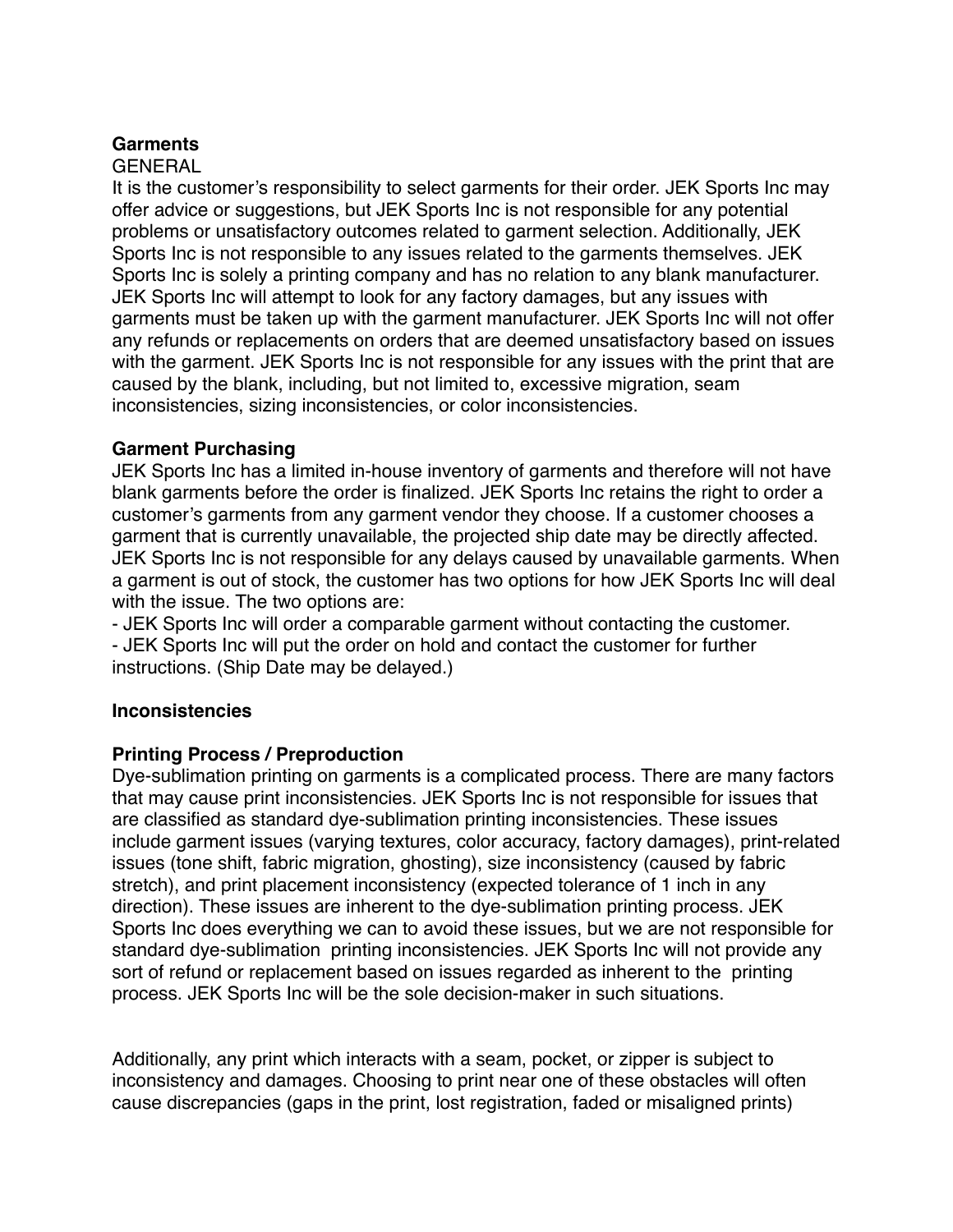which are not fully reflected in the digital mockup. We strongly suggest that you avoid these high risk areas, but if you choose to print on or near a high risk area JEK Sports Inc is not responsible for any issues that may arise. Therefore, we will not accept returns on items damaged as a result of printing in a high risk area.

## **Shipping**

#### GENERAL

Shipping and transit times may vary based on several factors. On standard turnaround orders, JEK Sports Inc has the right to adjust shipping times and delivery dates at our discretion. Any specific delivery date is an estimation and is therefore non-binding. JEK Sports Inc will not be held responsible for any estimated delivery dates quoted during customer correspondence. JEK Sports Inc handles your order with great care, but we are not responsible for any loss, damage, or shipping delay caused by a delivery carrier.

The customer may request the use of a third party carrier such as a shipping company or a courier. JEK Sports Inc reserves the right to refuse the use of any carrier at any time for any reason.

The customer may request expedited shipping for any time-sensitive orders. Expedited shipping is separate from Rush Turnaround, and will include additional costs and fees. These costs are determined by UPS or the chosen shipping carrier and are not guaranteed by JEK Sports Inc. JEK Sports Inc will attempt to make the customer aware of any fees for expedited shipping, but will not be held responsible for any incorrect quotes or misunderstanding by the customer. It is the customer's responsibility to request expedited shipping separate from Rush Turnaround. If there is any issue or mistake with the shipping, that responsibility falls on the shipping company or courier, not on JEK Sports Inc. JEK Sports Inc will provide tracking upon request for merchandise that has shipped.

## **Lost, Damaged, Late, Or Incorrectly Delivered Packages**

JEK Sports Inc merchandise is carefully packaged and thoroughly inspected before it is shipped out. Responsibility for the safe delivery of goods is assumed by the carrier upon acceptance of the shipment. JEK Sports Inc is not liable for any loss or damage sustained in transit. All claims for loss or damage should be made to the carrier. JEK Sports Inc may voluntarily reprint an order that is stolen, damaged, or lost by the carrier for reduced or no cost to the customer. This is entirely at the discretion of JEK Sports Inc and JEK Sports Inc is not required to replace any order that is mishandled by the carrier. Any replacement orders that are provided for no cost or discounted cost will be shipped by standard ground shipping.

It is the responsibility of the customer to provide JEK Sports Inc with a correct and complete delivery address. Any order that fails to reach its destination because of an incorrect or incomplete delivery address is the full responsibility of the customer. The customer then accepts any costs necessary to get the package to its correct destination.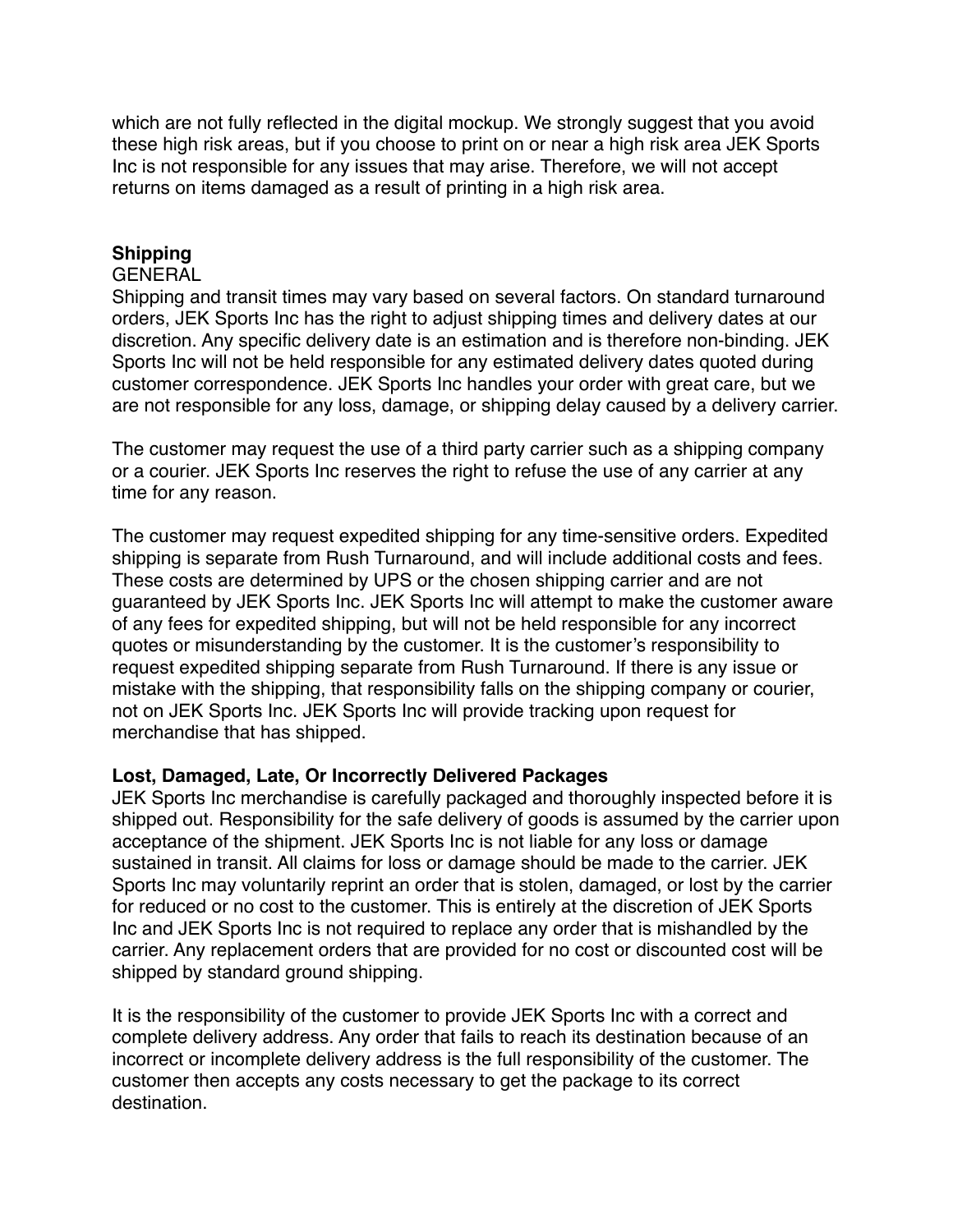JEK Sports Inc is not responsible for any shipment that arrives past its expected delivery date. If an order is a guaranteed Rush Turnaround, and it arrives past its delivery date, but can still be used, JEK Sports Inc will refund all rush and expedited shipping charges. If the order can no longer be used, the customer will receive a full refund upon the complete return of all unused merchandise.

#### **Packaging**

The customer may request for their order to be shipped in "blind" packaging without JEK Sports Inc branding on the packaging. If the customer has their own branded packaging, we may ship orders in supplied packaging. If the customer requests to supply packaging, but has not delivered the packaging by the time the order is to be shipped we will use default JEK Sports Inc packaging.

#### **Payments**

#### GENERAL

JEK Sports Inc reserves the right to adjust pricing at any time for any reason without customer consent. By accepting these terms and conditions, the customer consents to JEK Sports Inc's authority in pricing adjustments, and by initiating an order with JEK Sports Inc, the customer accepts all JEK Sports Inc payment terms and conditions.

Any pricing quoted to a customer by JEK Sports Inc is to be considered an estimation of price. JEK Sports Inc is not required to match any quoted price and reserve the right to change pricing at any time without warning. Once an order has been finalized and payment has been paid, the pricing will be locked and regarded as final unless the order is further changed after the fact.

Any and all payments made to JEK Sports Inc are immediately considered property of JEK Sports Inc upon payment. JEK Sports Inc reserves the right to refuse refunds or reimbursement of any payments for any reason. If JEK Sports Inc approves a cancellation of a finalized order before production has begun on the order, the customer may be refunded 75% of the invoice total paid at the discretion of JEK Sports Inc. If JEK Sports Inc approves a return for a customer, the customer may receive a full reimbursement, a credit to their account, or a reprint of the customer's merchandise free of charge, to be determined at the sole discretion of JEK Sports Inc.

Any pricing for printing or production services is subject to change at any time without warning or notification at the sole discretion of JEK Sports Inc. JEK Sports Inc is not obligated to honor any pricing quoted digitally, published publicly, or communicated verbally.

#### **Final Payment**

The order must be paid in full before the projected ship date. If a balance is not paid, the order will not be shipped. The order will be put on hold until full payment is received. JEK Sports Inc is under no obligation to deliver any merchandise to customers who have not paid their full order.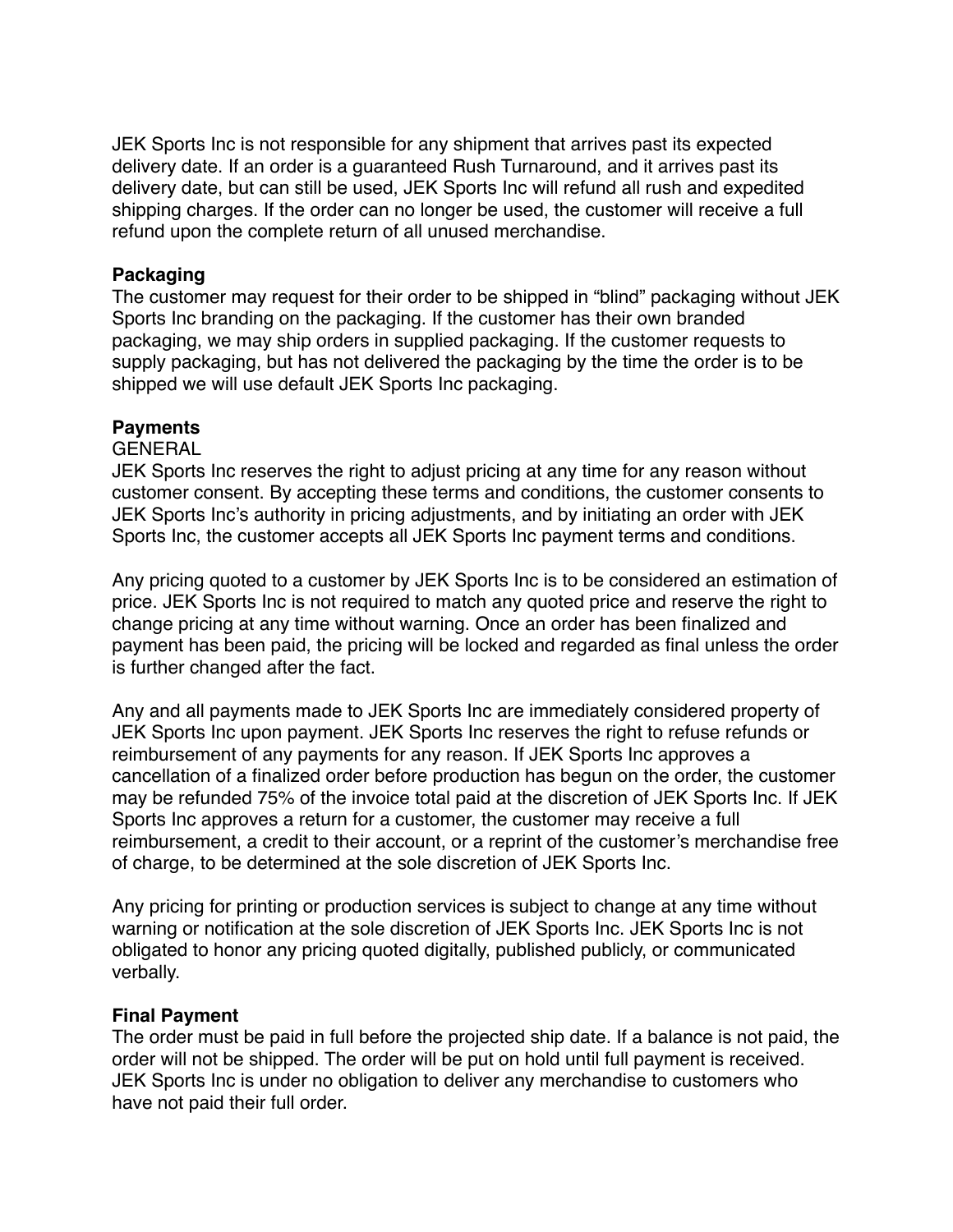## **Discounts**

All discounts quoted to a customer by JEK Sports Inc is to be considered an indefinite estimation of a temporary price. JEK Sports Inc is under no obligation to honor any discounts quoted to a customer or advertised in any form, and pricing is subject to change at any time without warning. Currently JEK Sports Inc offers discounts based on the quantity of pieces within an individual design for an individual order. JEK Sports Inc does not offer any discounts based on total quantity of pieces if the order contains multiple designs or ship dates.

JEK Sports Inc does not offer any discounts for a customer re-order. Each order that is placed is considered an individual instance of the order and will be priced accordingly.

## **Fees**

JEK Sports Inc reserves the right to adjust, modify, or add extra cost to an order for any reason related to an order requiring an unordinary amount of resources or time, or for other extenuating circumstances to be determined by JEK Sports Inc. There are several circumstances which will incur additional cost beyond the blank and print price.

#### **Rush Turnaround**

Rush Turnaround is a service offered by JEK Sports Inc which allows customers to guarantee a ship date, and request a ship date quicker than the Standard Turnaround time. Turnaround fees are completely separate from shipping fees, and only relate to the time between the order finalizing and the ship date. Standard Turnaround estimates and Rush Turnaround prices are subject to change at any time. Please contact JEK Sports Inc for current turnaround times and Rush fees.

## **Shipping**

Currently standard shipping with UPS Ground or USPS Priority mail to the continental United States. Shipping price is subject to change at any time for any reason without notification to the customer. Expedited shipping is available for an additional fee to be determined on a case by case basis. In most cases, overnight shipping is available. This price is contingent on the time frame of the shipping, along with the total size, quantity, and weight of the order. Please contact JEK Sports Inc for current shipping fees.

Additionally, any order that must be shipped on a Saturday will occur a convenience charge of at least \$5.00. This is an indisputable charge applying to all orders that must be shipped on any Saturday.

## **Art/Print Related Fees**

If a customer's art needs extra work outside of the normal duties of the Art Department, , the Art Department will quote an amount of time the piece of art will take. This quote will be communicated to the customer who must then approve the quote before the artist will begin work on the custom art project. Because this is outside of the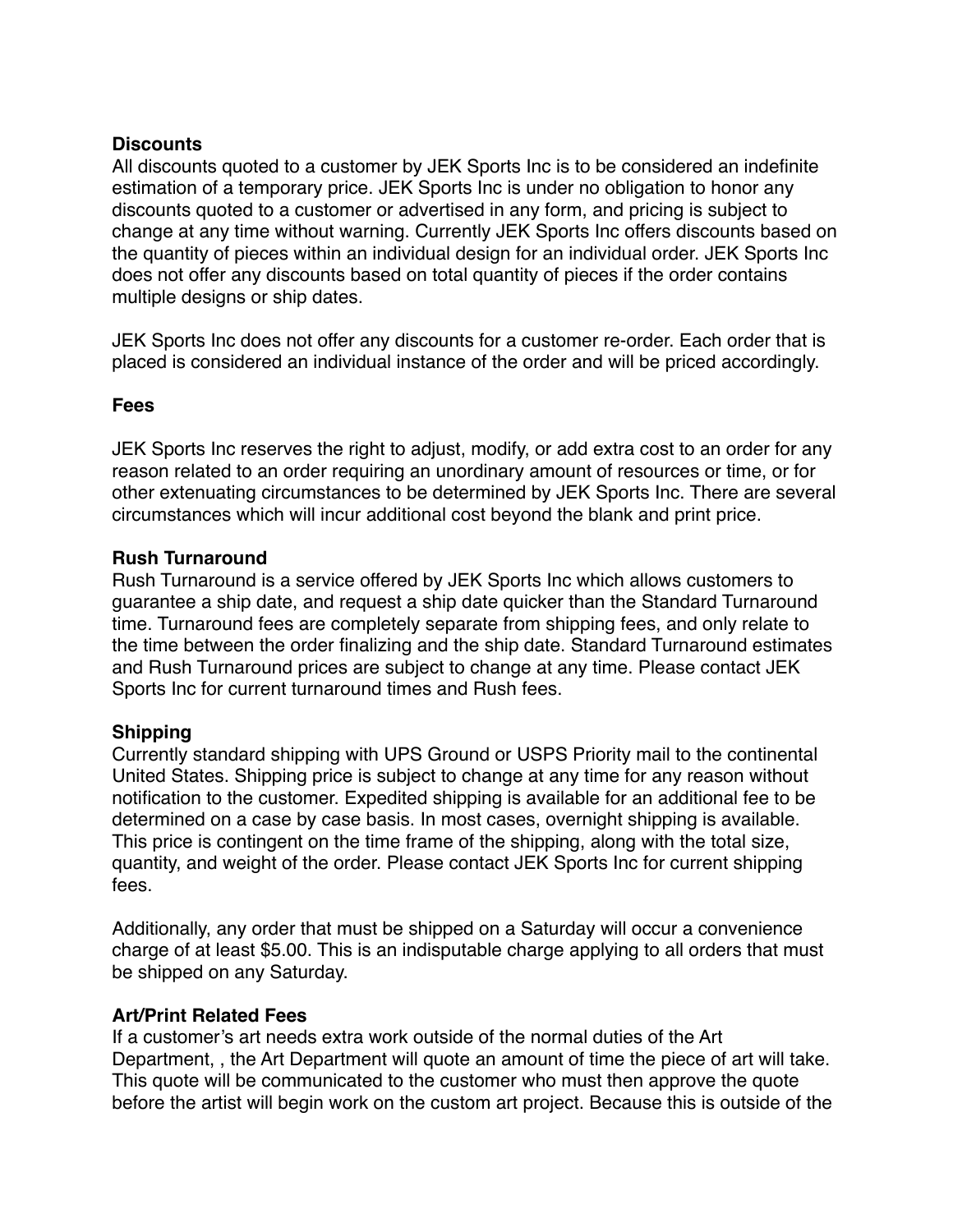normal tasks of the Art Department, JEK Sports Inc cannot guarantee a turnaround time or delivery date for custom art. Additionally, the Art Department reserves the right to refuse a custom art job at any time for any reason.

- Note: If any customer's failure to follow the JEK Sports Inc Payment Terms leads to legal action on the part of either party, the customer will be held solely responsible and liable for all payments or charges associated with the customer account as well as any and all legal fees undertaken by the customer or by JEK Sports Inc during the process of any legal proceedings.

## **Cancellations & Returns**

## GENERAL

JEK Sports Inc reserves the right to make any and all final decisions regarding cancellations and returns. Both cancellations and returns are invalid if not first approved and agreed upon by JEK Sports Inc. If a customer desires to make a cancellation, they must first get official consent from JEK Sports Inc, or otherwise be subject to full payment of the order invoice. All terms and details of a cancellation or return will be decided at the sole discretion of JEK Sports Inc.

## **Cancellations**

Orders may be cancelled before finalization at any time with no charge to the customer. Orders cancelled after finalization, but before production has begun on the order may be available for a partial refund of the invoice, to be determined by JEK Sports Inc. Orders may not be cancelled for any reason after the order has been printed. An attempt to cancel the order after printing will be invalid and the customer will be fully responsible for the full invoice total.

## **Returns**

All returns claims are subject to approval by JEK Sports Inc. Returning goods to JEK Sports Inc without official authorization of the return will not be recognized and will not be eligible for a refund or credit to the customer account.

Reasons for JEK Sports Inc to authorize a return may include: incorrect garment color, incorrectly sized artwork, incorrect colors in the art, or missing garments. These reasons must be present in over 5% of the delivered garments, and must be the direct fault of JEK Sports Inc. If a return is approved, JEK Sports Inc may award the customer a reprint of the merchandise free of charge.

## **Promotions**

We love the work that we do, and we love showing off all of our awesome customers. We think this is an excellent way for us to help each other; we get to use customer's art to show off our printing abilities, and our customers get free advertisement to all of our followers. We do understand that some situations require a little discretion, however, so if a customer would not like their merchandise used in promotional materials they must specify before the order is placed. If a customer has not specifically selected for their